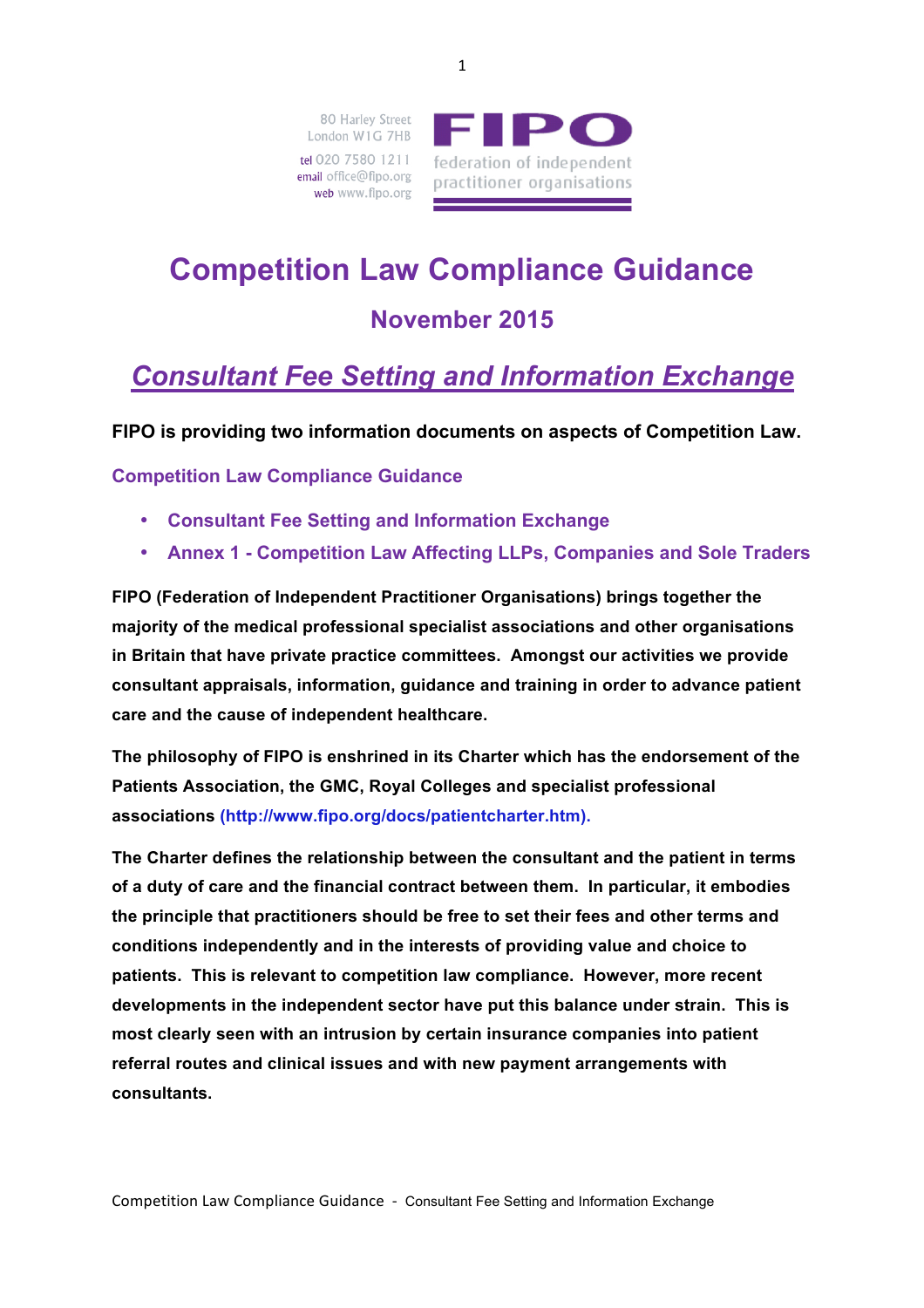# *Competition Law Compliance Guidance- Consultant Fee Setting and Information Exchange*

#### **Summary**

*This document provides consultants with information about competition law and how this may impact directly on their practice.* 

*A recent large fine imposed by the CMA ("Competition and Markets Authority") on a membership organisation of Consultant Limited Liability Partnerships (CESP - Consultant Eye Surgeons Partnership) has highlighted the need for general competition law guidance for all consultants in private practice.* 

*Consultants practise as "economic entities" which may be as individuals (sole traders) or within another structure such as an LLP or limited company. When consultants operate as such "economic entities" they are treated as "undertakings" and competition law applies to all such entities. This relates to consultants' activities where they are providing their services privately and not when they act as employees of the NHS.*

*There are two particular aspects of competition law that apply to all consultants who operate as an economic entity, namely the prohibition of anticompetitive agreements and the prohibition of abuse of a dominant position.*

*Consultants practising within a single economic entity (and without a separate partner or shareholder with competing activities) are not treated as being in competition with each other. They are therefore able to agree fee levels and other terms of supply imposed by that entity because they are treated as a single economic unit for competition law purposes. Competing consultants practising through separate economic entities must not fix fees or other terms of supply with consultants operating through other separate economic entities.*

Competition Law Compliance Guidance - Consultant Fee Setting and Information Exchange *Anti-competitive agreements or arrangements which are illegal when entered into between separate economic entities include agreeing or fixing fees, agreeing to reduce output (such as consultants' capacity to take on work), sharing competitively sensitive financial market information, joint negotiation*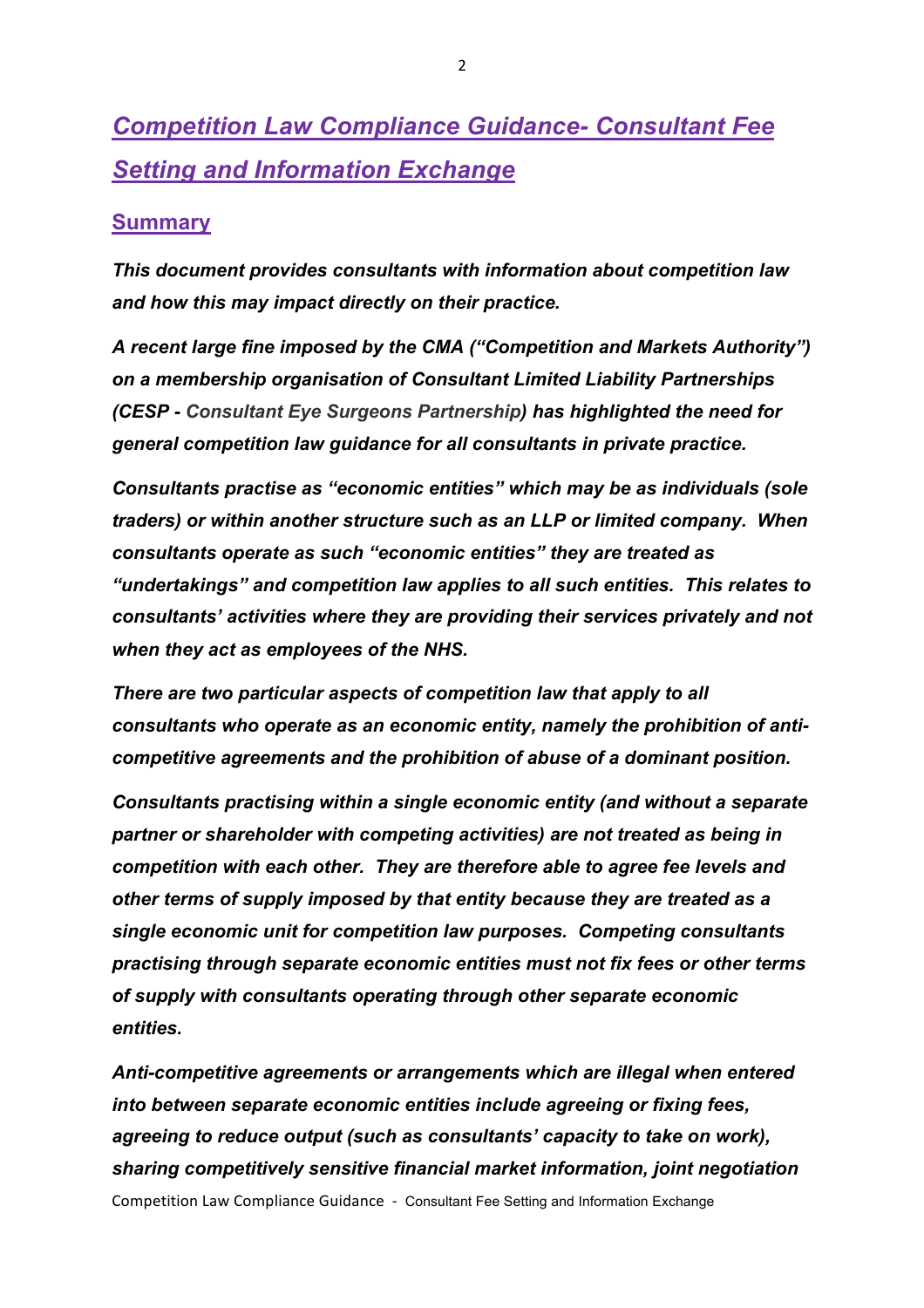*with outside businesses such as hospitals or insurers over competitively sensitive matters or jointly boycotting such parties.* 

*There is no prohibition on holding a dominant position in a market; only its abuse is illegal. A dominant position in a relevant market depends on a range of factors including the size of the consultant group and its competitors, its specific practice specialty and the availability of substitutes, its market share and its impact on competitors, suppliers and consumers.* 

*Competition law should not interfere with normal clinical practice and joint consultant activities for the benefit of patients (such as referrals between consultants based on experience, expertise or capacity or on educational and clinical improvements).*

*The law is complex but sanctions by the authorities are severe and thus all consultants should be fully aware of the issues and take their own legal advice if they are in any doubt over how any aspects of their practice would be treated under competition law.* 

*FIPO's two documents are for information purposes only and provide a summary of the key principles.* 

*This Competition Law Compliance Guidance describes the general aspects of Competition Law relevant to doctors.* 

*Annex 1 to the Competition Law Compliance Guidance discusses in more detail and with hypothetical scenarios the impact of Competition Law on consultants practising in LLPs, companies or as sole traders.* 

#### *Neither document constitutes nor should be relied on as legal advice.*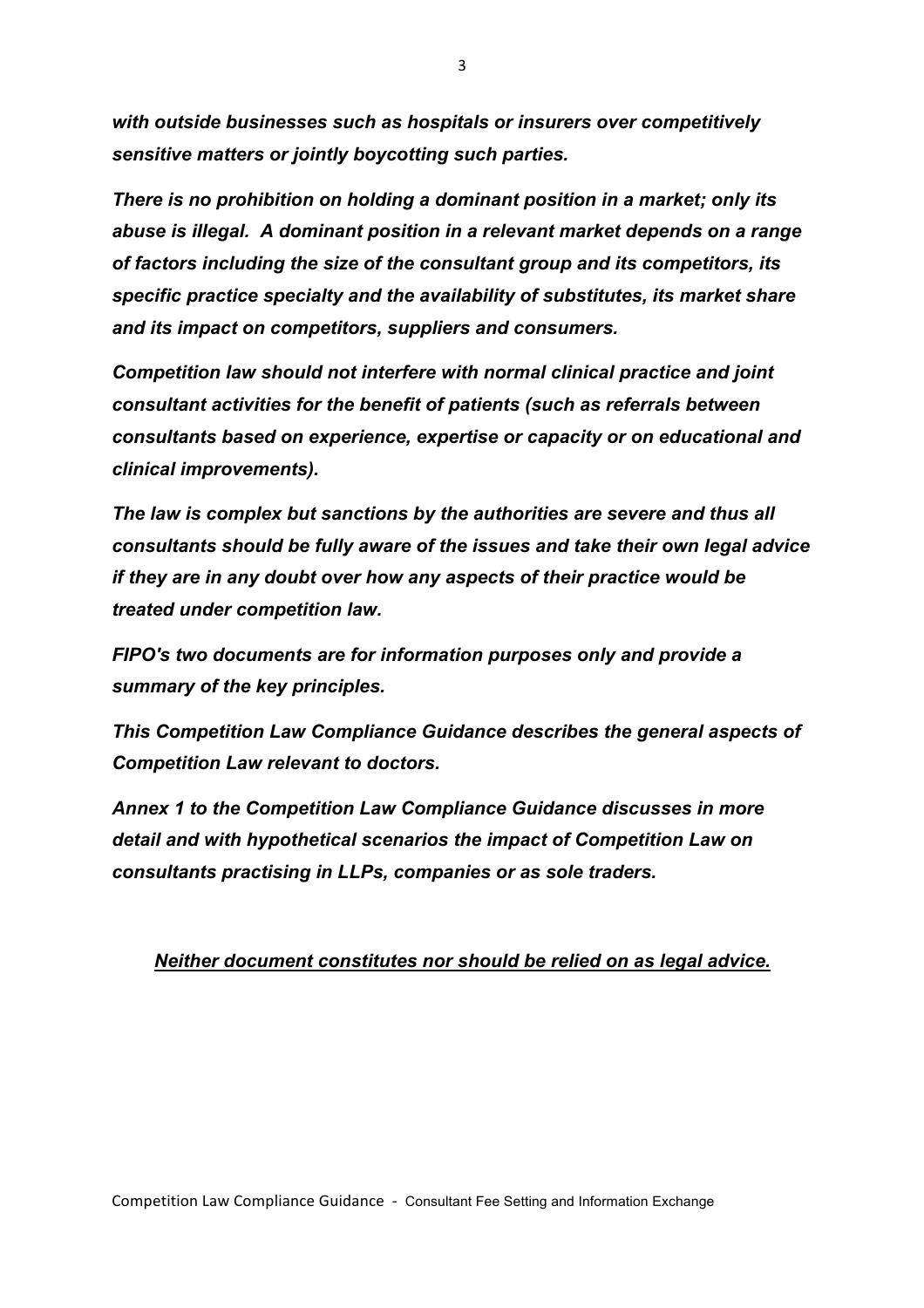# **Competition Law Compliance Guidance**

## *Consultant Fee Setting and Information Exchange*

#### **Section 1: Competition Law Compliance**

- i. Recently, the independent medical sector has come under competition law scrutiny. FIPO is taking this opportunity to reiterate its commitment to competition law compliance and to provide guidance to consultants on how to approach the setting of their fees and other terms and conditions so that they do not breach competition law.
- ii. This guidance follows a Competition and Markets Authority ("CMA") investigation into anti-competitive information exchange and pricing agreements where a membership organisation (CESP) of many Limited Liability Partnerships ("LLPs") of private consultant eye surgeons admitted breaching UK competition law and agreed to pay a fine of £382,500 (reduced from £500,000). Details of the CMA's investigation can be found here: https://www.gov.uk/government/news/cma-confirms-fine-as-it-completes-eyesurgeons-investigation
- iii. The application of competition law can raise complex legal and economic questions. If any consultant is in doubt about how competition law applies to their activities they should seek their own legal advice.

### **Section 2: Overview of the Framework of UK and EU Competition Law**

i. Competition law is aimed at preventing conduct which limits consumer welfare by increasing prices or restricting the extent to which goods or services are provided, or the exercise of market power which can lead to such adverse effects. This is achieved through rules which ban anti-competitive agreements and abuse of a dominant position (and by imposing controls on mergers). The area of most direct relevance to consultants is the control of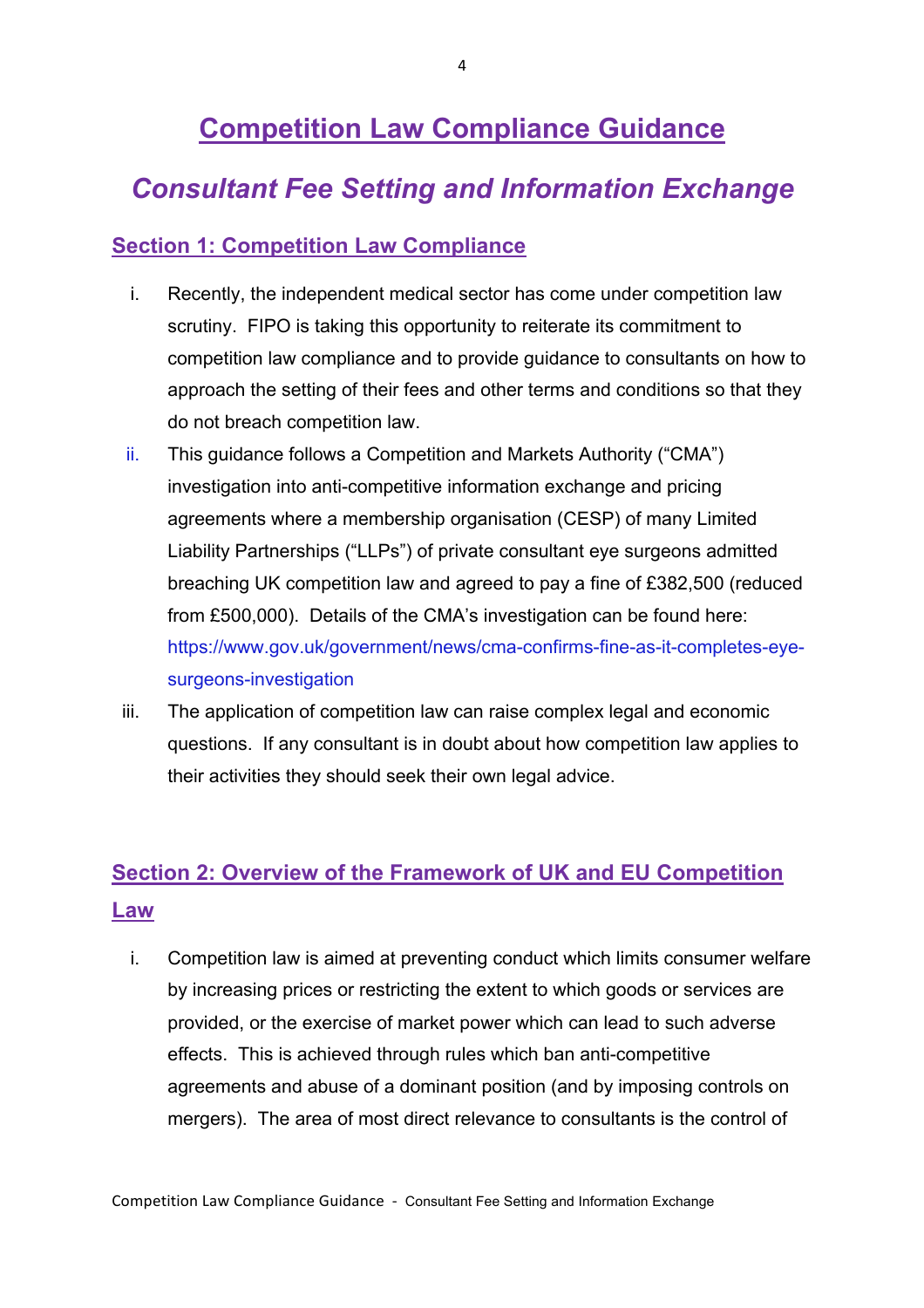anti-competitive agreements between independent businesses (referred to as "undertakings" for competition law purposes).

- ii. The basic structure of UK competition law under the Competition Act 1998 mirrors the approach under EU law in the Treaty on the Functioning of the EU. One key difference is that EU competition law applies where an agreement or practice has an effect on trade between EU member states, whereas UK competition law applies where there is an effect on trade in the UK. The UK competition authorities and courts are required to follow the EU case law when considering corresponding questions under UK competition law.
- iii. There is one particular area where UK competition law is stricter than EU law, namely in the criminalisation of cartel activity. Under UK law, in addition to the civil law prohibitions on anti-competitive agreements and abuse of a dominant position which apply to undertakings, it is a criminal offence for an individual to engage in the following arrangements between competitors: price fixing; limiting the production or provision of goods or services; market or customer sharing or bid rigging. These activities are sometimes called "hardcore" cartel activities because they are viewed as especially serious violations.
- iv. This Competition Law Compliance Guidance covers both the prohibition on anti-competitive agreements and the prohibition on abuse of a dominance position under UK/EU competition law.

### **Section 3: How Consultant Practice Arrangements are treated under Competition Law**

### **i. General principle: Competition law applies to arrangements between separate economic entities**

Consultants may practise as individuals or within a structure such as an LLP or a limited company. Each of these arrangements is an "economic entity" or "undertaking" and, as such, the competition laws will apply equally to agreements or arrangements between them and another undertaking.

5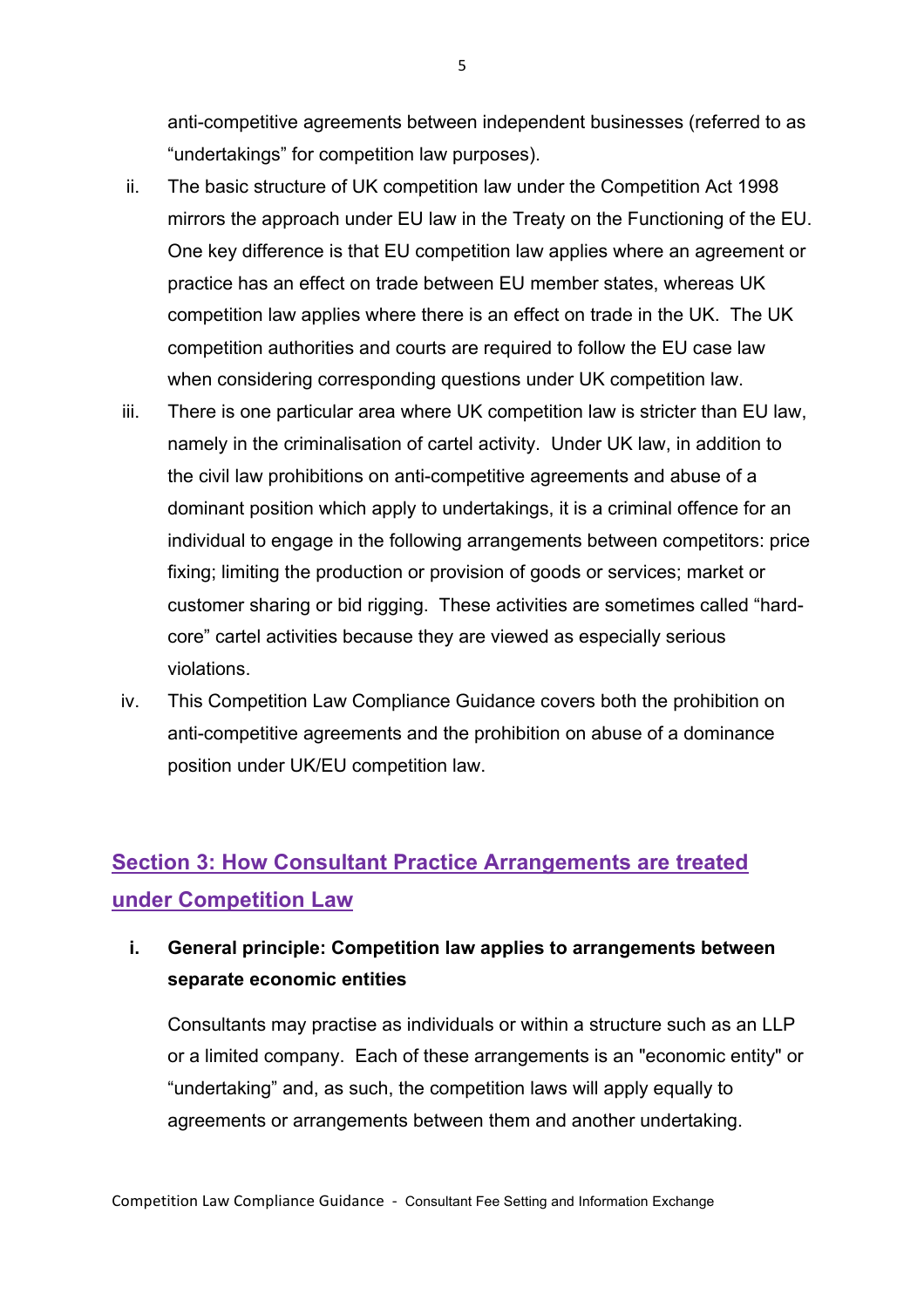#### **ii. Arrangements between Consultants Practising within the Same Economic Entity**

A single practitioner (a sole trader), single company or legal partnership is a single economic entity. All practitioners practising within a single economic entity – whether they are employees, directors or partners – are treated as part of the same economic entity. They are therefore not treated as being in competition with each other for the purposes of competition law and are able to agree the fees charged or terms of supply imposed by that entity without breaching competition law because they are treated as a single economic unit or "undertaking".

### **iii. Arrangements between Consultants Practising through Separate Economic Entities**

Practitioners practising through separate economic entities or within a legal partnership or company with at least one separate partner or shareholder with competing activities are considered competitors for the purposes of competition law. Consultants may share the same premises or "chambers" to carry out their practice and may share central overheads or secretarial and administrative support. However, where they remain separate economic entities for carrying out their practice (i.e. sole traders) they will be treated as competitors for the purposes of competition law. Where such competitors engage in any of the prohibited matters discussed below in Section 4 this is illegal.

#### **iv. 'Hybrid' arrangements**

It is possible to conceive of more complex business structures such as, for example, where an LLP comprising a number of consultants might also have a partner who maintains a separate practice that is independent of the LLP. Where that partner's separate practice competes with the practice that is conducted through the LLP the prohibition on anti-competitive agreements applies. It may be possible to structure the arrangements so as to allow for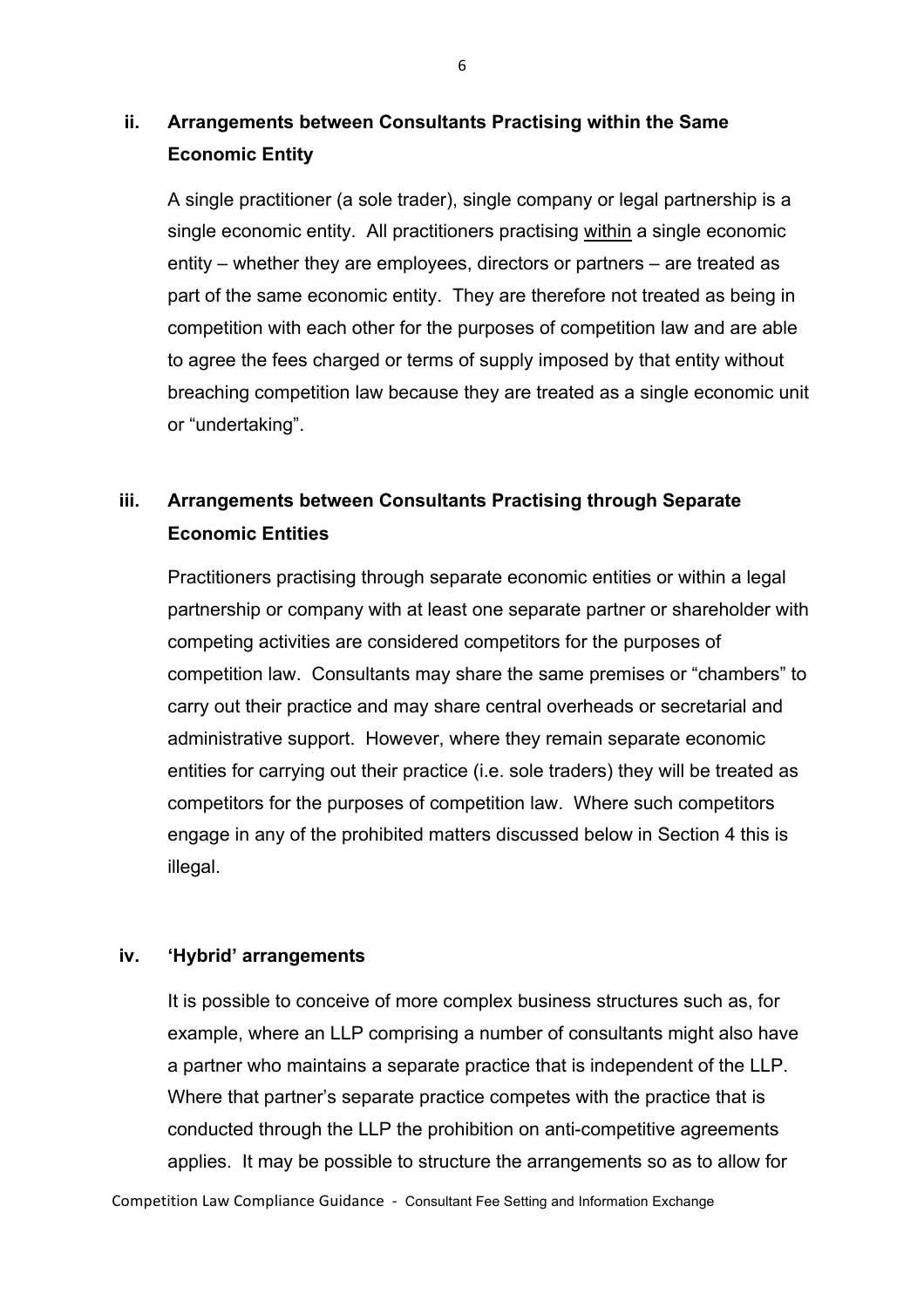different tiers of membership of the organisation where the exchange of competitively sensitive information and the coordination of business activity can be limited to those consultants who do not maintain a separate competing practice. However, given the competition law risks involved, consultants participating in such hybrid organisational structures will want to take their own legal advice to ensure that their activities are conducted in compliance with competition law. Annex 1 to this Competition Law Compliance Guidance discusses in more detail and with hypothetical scenarios the impact of Competition Law on consultants practising in LLPs, companies or as sole traders.

### **Section 4: The Prohibition of Anti-competitive Agreements – General Principles**

- i. The competition law prohibition of restrictive or anti-competitive agreements applies to agreements and arrangements between independent "undertakings". Practitioners who practise through separate legal entities will be treated as separate undertakings and are therefore subject to competition law as explained above in Section 3.
- ii. To be banned under competition law, an agreement does not need to be written down or be legally binding. The same is true of an informal gathering of practitioners operating through separate legal entities who together reach an understanding over any of the prohibited matters (see further paragraph 4(iv) below). An oral information exchange or understanding can breach competition law even if it is merely a "gentleman's agreement".
- iii. Agreements or conduct taking place outside the UK/EU can breach UK/EU competition law if their object or effect is to prevent, restrict or distort competition in the UK/EU. Any agreement or understanding over the prohibited matters will breach competition law regardless of whether it is actually put into effect.
- iv. Competing practitioners practising through separate legal entities should not discuss or be involved in any of the following activities ("prohibited matters"):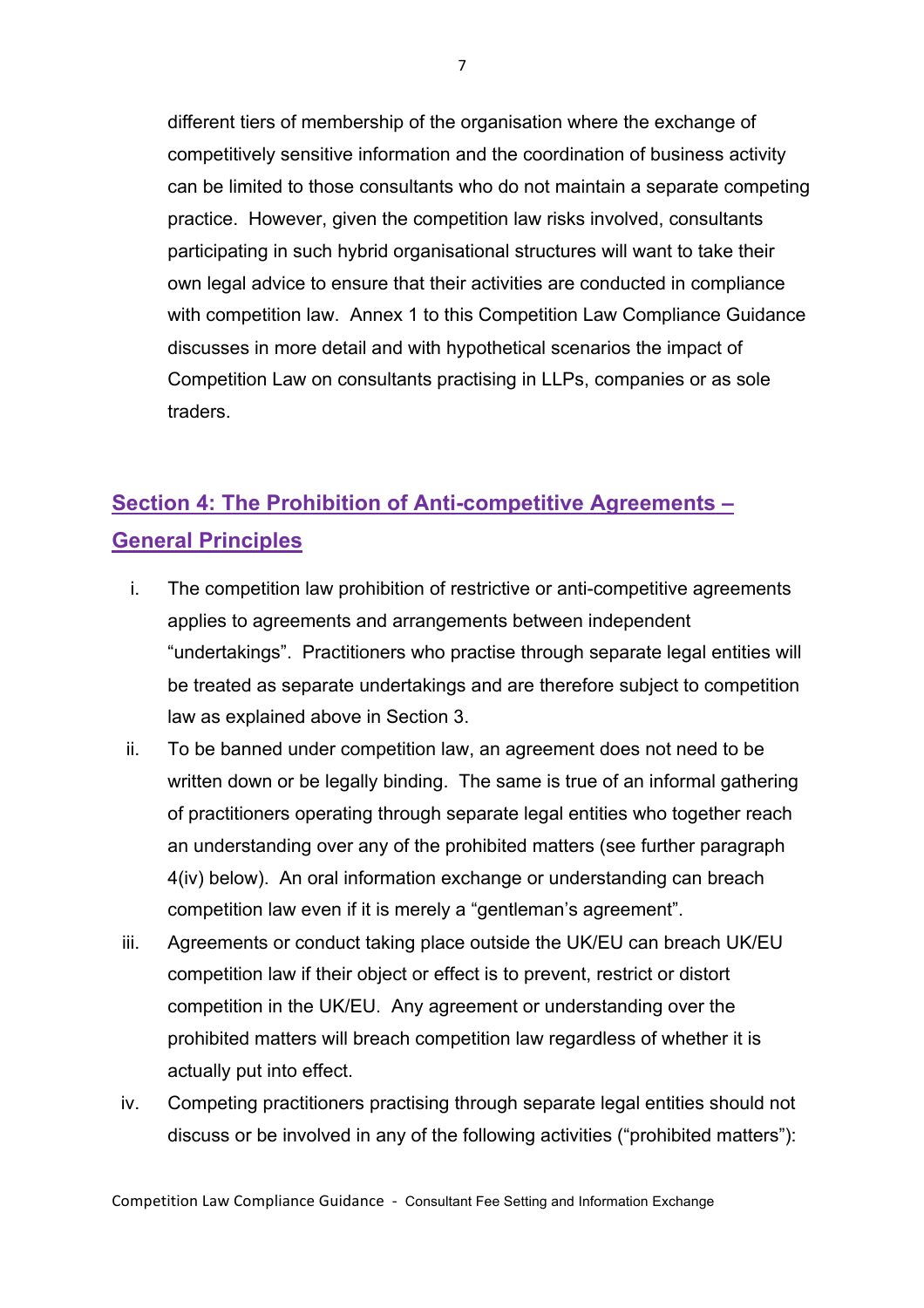- **a. agreeing between themselves the level of fees that they will accept from an insurer or that they will charge self-pay patients including fee ranges, discounts or other components of fees**
- **b. market or customer sharing whether in terms of the allocation between them of patients or patient groups, medical procedures, or geographic location (for example, a particular catchment area around a hospital or town centre)**
- **c. the exchange of competitively sensitive information, for example the sharing of detailed and individualised information on fees, costs, margins or future pricing and business intentions**
- **d. agreeing to reduce investment levels or otherwise limit the development of new service offerings**
- **e. agreeing to limit other elements of service on which individual consultants compete (for example, service availability outside of normal practising hours)**
- **f. joint negotiations with insurers or joint selling of consultant services in each case where competitors coordinate over competitively sensitive matters such as fees**
- g. **any other agreement with the aim or effect of restricting competition such as, for example, a collective boycott of particular insurers or hospitals or joint action to seek to exclude another party from the market.**
- v. Outside the area of prohibited matters set out above other forms of collaboration between competitor consultants such as joint purchasing of supplies are treated less strictly under competition law in the absence of market power but should only be entered into following legal review.
- vi. Competition law recognises that some forms of collaboration between competitors can be pro-competitive by allowing for the efficient sharing of finite resources (for example, consulting rooms) or by bringing together complementary skills and allowing for consumer/patient benefits to be realised more efficiently (such as through research and development or innovation). The assessment of these types of practices is fact-specific and legal advice should be taken before engaging in any cooperation with a competitor in a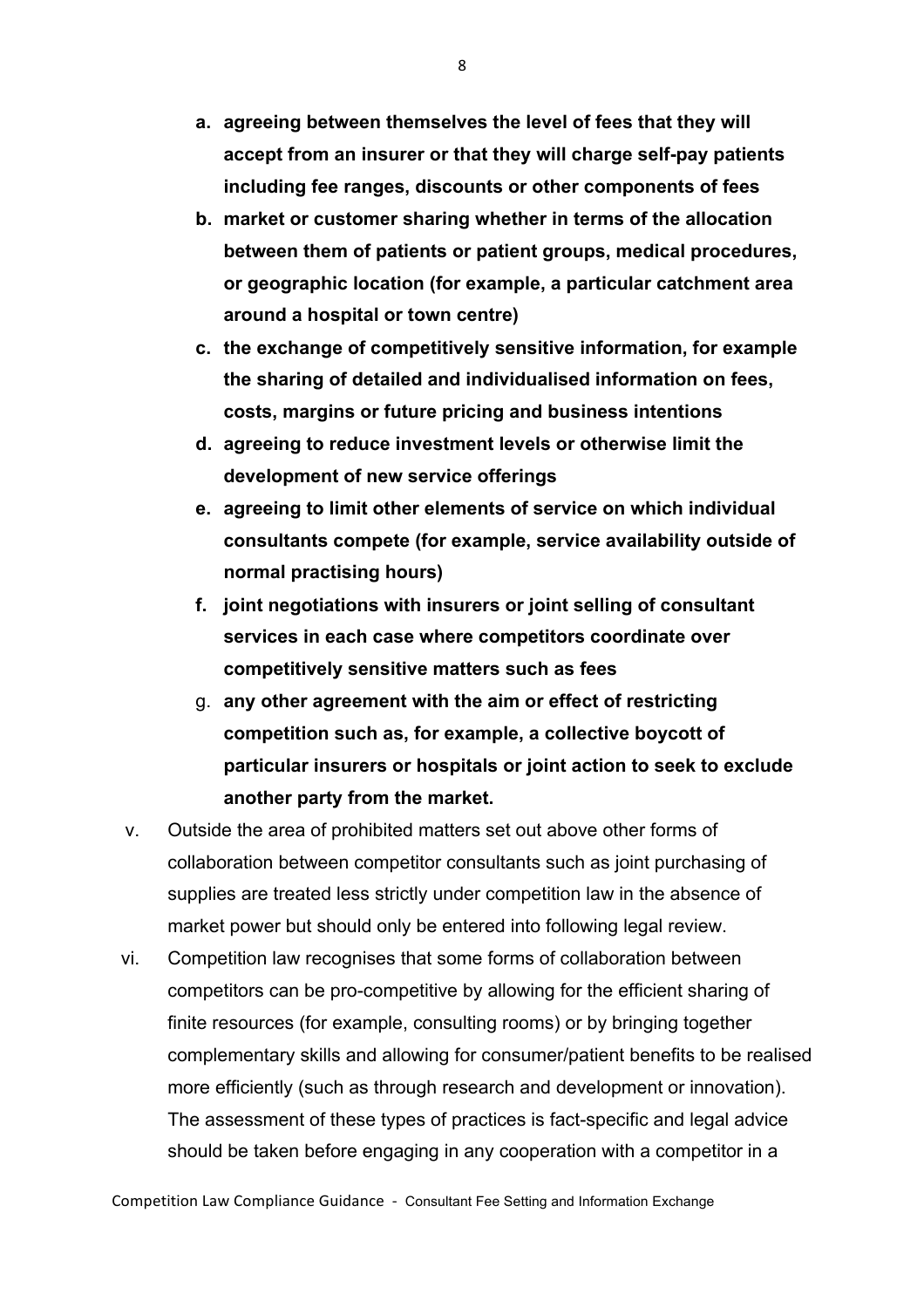competitively sensitive matter and where the parties would otherwise be in a position to act independently. (See Section 8 below for guidance on aspects of consultants' practice that fall outside competition law because they do not relate to competitively sensitive matters at all).

- vii. If an agreement appreciably restricts competition it may benefit from an exemption under competition law based on a self-assessment and balancing of the restrictive and pro-competitive effects. This is the case if the agreement
	- a. contributes to improving the production or distribution of products/services or to promoting technical or economic progress
	- b. allows consumers a fair share of the resulting benefit *AND DOES NOT*
	- c. impose indispensable (i.e. unnecessary) restrictions
	- d. eliminate competition in respect of a substantial part of the products/ services.
- viii. The application of the above exemption criteria to an agreement or arrangement can be complex and should be undertaken with specialist legal advice.
- ix. A further discussion of consultant practice in LLPs, companies or as a sole trader is explored in a separate document from FIPO (Annex 1 to this Competition Law Compliance Guidance).

### **Section 5: The Prohibition of Abuse of a Dominant Position**

- i. Businesses that have the market power to act independently and set prices and restrict innovation regardless of customers, suppliers or competitors have a special responsibility not to restrict competition.
- ii. "Dominance" is essentially the power to determine price without competitive constraints and it is determined according to a range of factors including but not limited to market share. Typically, under UK and EU competition law dominance concerns tend to arise where a party has a relevant market share of 40% or more. However, it is important to define the relevant (product and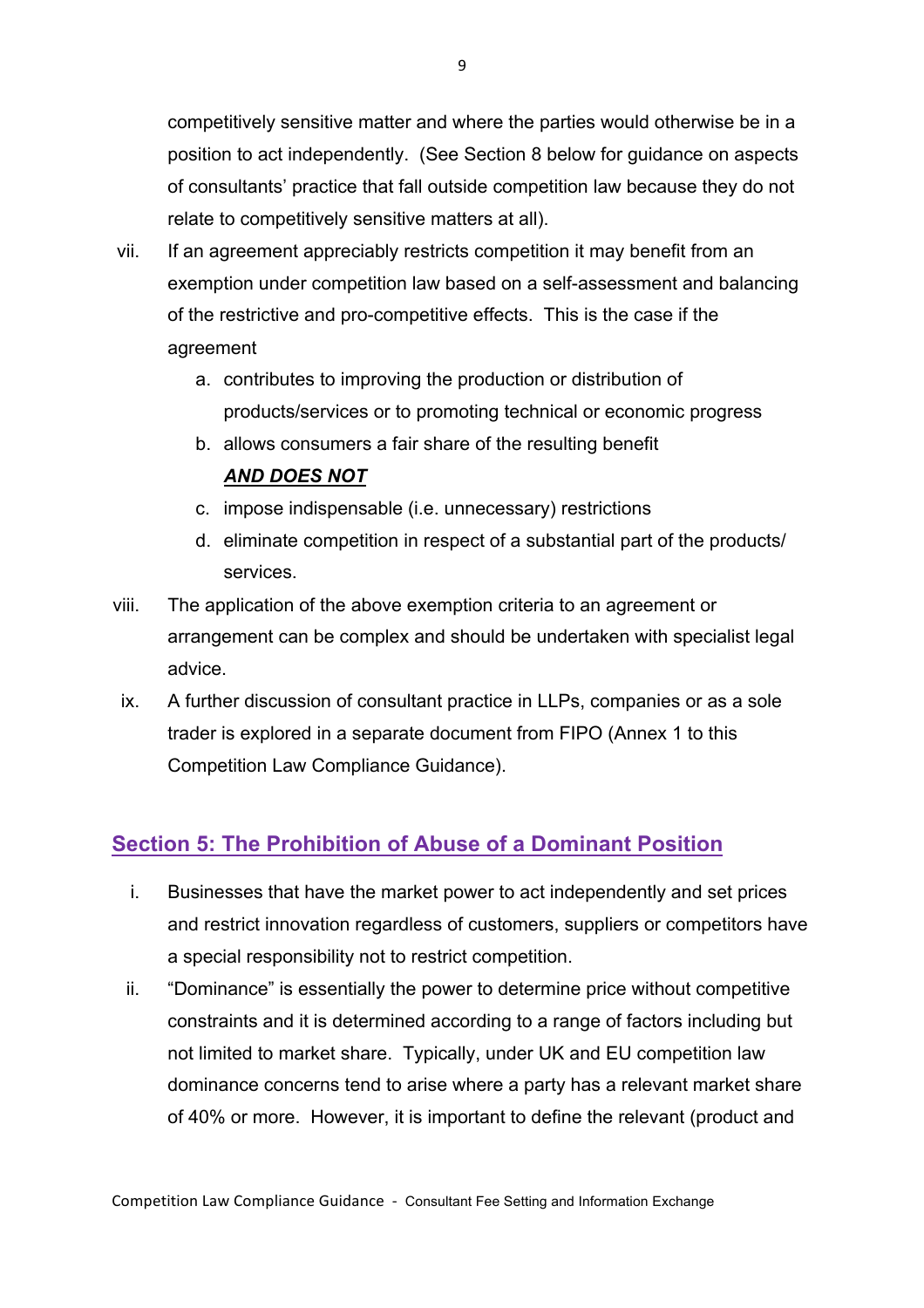geographic) market correctly and legal and economic advice may be needed to do this properly.

- iii. In the healthcare sector, consultant groups could be found dominant on the basis of a very narrow market definition which could be limited to a practice speciality or a specific region or catchment area around a hospital or population centre. Consultants should therefore ensure that they are aware of the products and services that they provide and in relation to which they might be at risk of being found dominant if there are limited substitutes.
- iv. Even if individual consultants may not be dominant, a group of consultants may be considered collectively dominant in a particular product or service market if a small number of them (say, four or fewer) account for a large share of the market (say, 80% or more). Such "collective dominance" tends to be rare but in such "oligopolistic" markets parallel behaviour such as alignment on fees or terms of supply that restricts competition or exploits patients might be found to be abusive even if there is no evidence of an agreement or actual collusion.
- v. In contrast with the prohibition on anti-competitive agreements, there is no need to demonstrate an actual agreement for a practice to be caught by the prohibition on abuse of a dominant position.
- vi. There is no prohibition on the holding of a dominant position; only its abuse is unlawful. Also, certain practices that are acceptable for non-dominant parties are unlawful if entered into by a dominant party.
- vii. There is no exhaustive list of the practices that may constitute an abuse of a dominant position.

#### viii. **Examples of possible abuses of a dominant position include**:

- a. imposing unfair or excessive fees
- b. imposing different fees or terms on parties who are in the same or a similar situation (or imposing the same fees or terms on parties who are not in the same or a similar situation)
- c. offering below-cost fees with a view to excluding a competitor from the market (i.e. predation)
- d. limiting innovation or technical development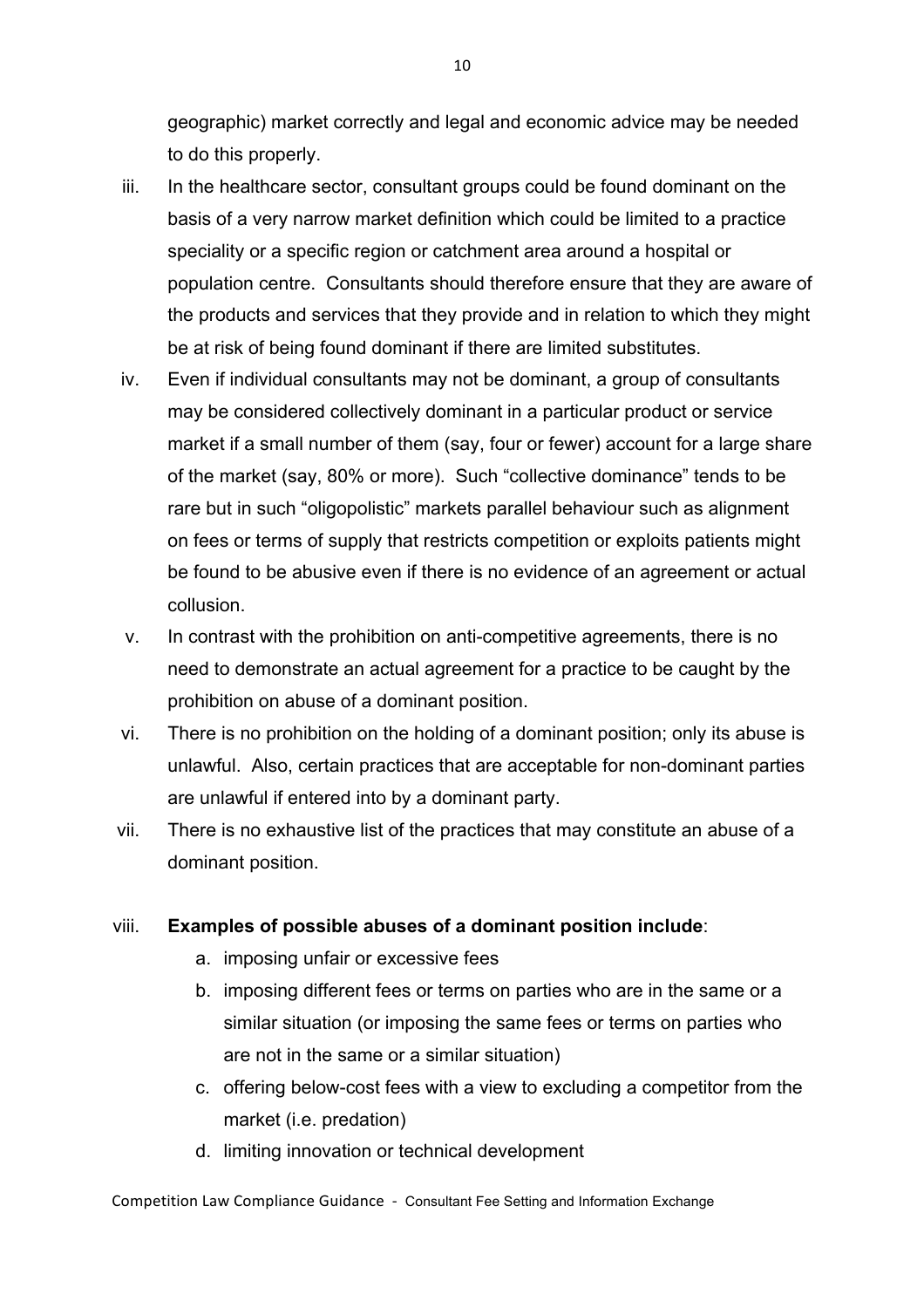- e. exclusive dealing (e.g. where the customer is required to purchase the majority (i.e. 80% or more) of their needs from the dominant undertaking)
- f. refusing to supply products or services to a buyer where those products or services are essential in order to compete
- g. making the provision of products or services that a buyer needs dependent on the purchase of a product or service that they do not want (i.e. tying or bundling consultant products or services).
- ix. In some cases conduct which would otherwise be considered abusive may be justified because it is objectively necessary or brings about efficiencies which outweigh the likely consumer harm.

### **Section 6: Why this Matters and Possible Sanctions**

- i. The consequences of infringement of either UK or EU competition law include:
	- a. fines of up to 10% of worldwide turnover
	- b. possible criminal sanctions and imprisonment in respect of hard-core cartel arrangements (up to 5 years in the UK)
	- c. third party litigation for injunctions and damages such claims are becoming increasingly frequent
	- d. void agreements restrictions that breach competition law are unenforceable
	- e. disqualification of directors (up to 15 years in the UK)
	- f. disruption, distraction and management costs
	- g. damage to reputation
	- h. loss of patient confidence and goodwill

#### **Section 7: Consultant Clinical Practice**

i. Elements of clinical practice that do not relate to competitively sensitive matters are not affected by competition law.

Competition Law Compliance Guidance - Consultant Fee Setting and Information Exchange